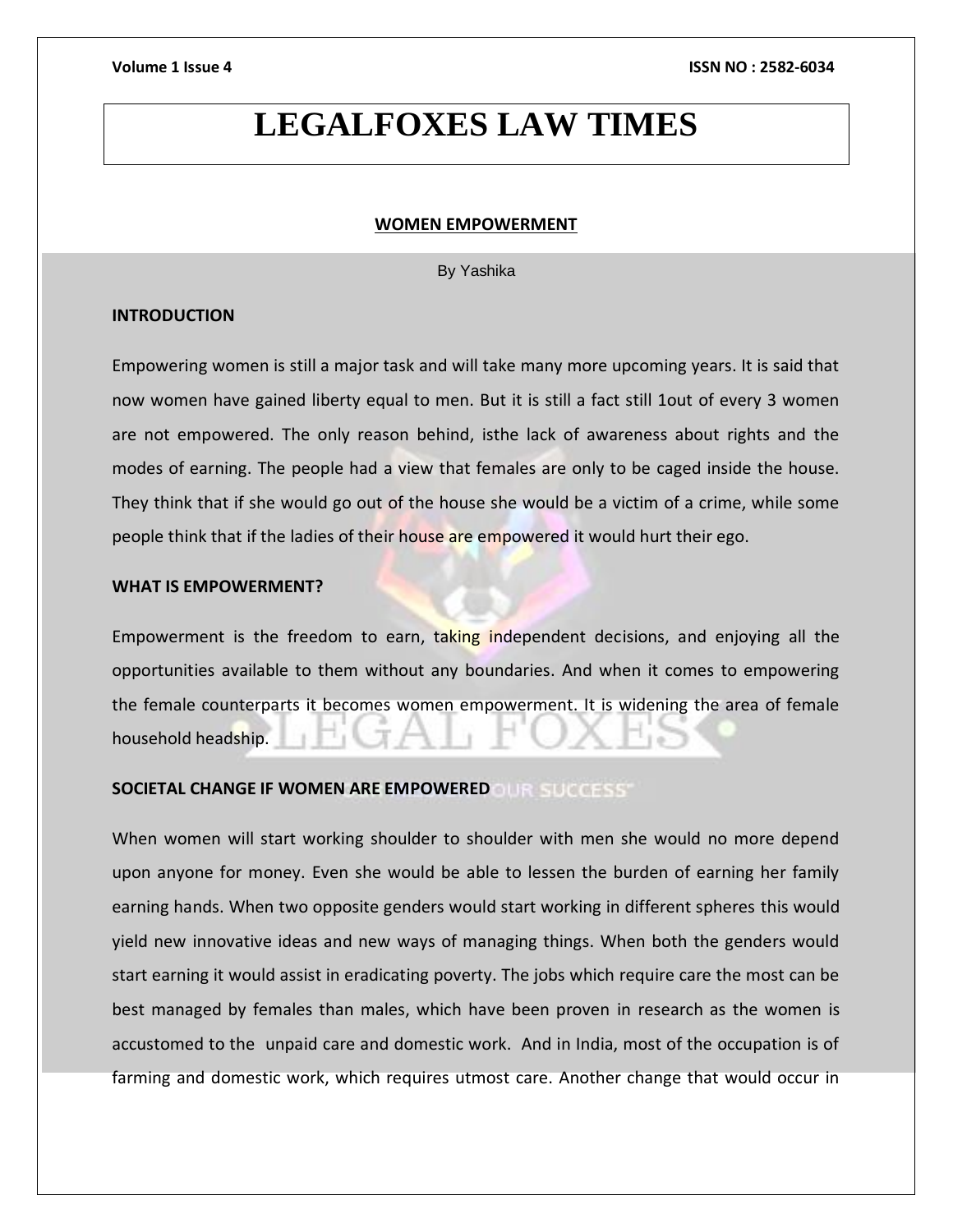society is the reduction in the number of honour killings. So, one's these girls would become independent of the family instead of thinking that it's their right to kill them but would think that it's their right to give birth.

# **REASONS WHICH COMPELS AN EMPOWERED WOMEN TO FEEL THAT SHE IS STILL NOT EMPOWERED**

The major reason behind this is often the male dominating society. The male ego is at such a peak that he can never tolerate a female overcoming him. And if a man wants his wife to help him in earning then he fears that the society would think of him as an incapable,using his wife for earning. If sometimes a female colleague gains a position higher than her malecolleague,then she becomes a victim of harassment at the workplace. And when it comes to a family, if a wife earns more than her husband she needs to tolerate the abuses that can be mental, physical, verbal, or cultural. Furthermore, if a girl wants to possess an equal share in her father's property then she is abstained from doing so saying that the males have complete rights of inheritance over the property of the father. So, the reason through which we came across clearly tells that the male-dominated society with its old customs empowers the women only by name. The society is two-faced on the one side it says that there should be no discrimination but when a girl decides to marry a guy of lower caste then her family members either kills her or asks her to break up with them.

### **LEADING CASES** "OUR MISSION YOUR SUCCESS"

### *\* Mary Roy v. The State of Kerala AIR 1011, 1986 SCR (1) 371*

In this case, a woman from the Syrian Christian Community in Kerala was prevented from inheriting property due to patriarchal traditions. After her father's death, she filed a complaint against her elder brother. The plea was rejected by the lower court but in 1986 the Supreme Court delivered a landmark judgment that granted Syrian Christian women the proper to have an equal share in their father's property.

### *\* Lata Singh vs. State of U.P. & Another ((2006) 5 SCC 475)*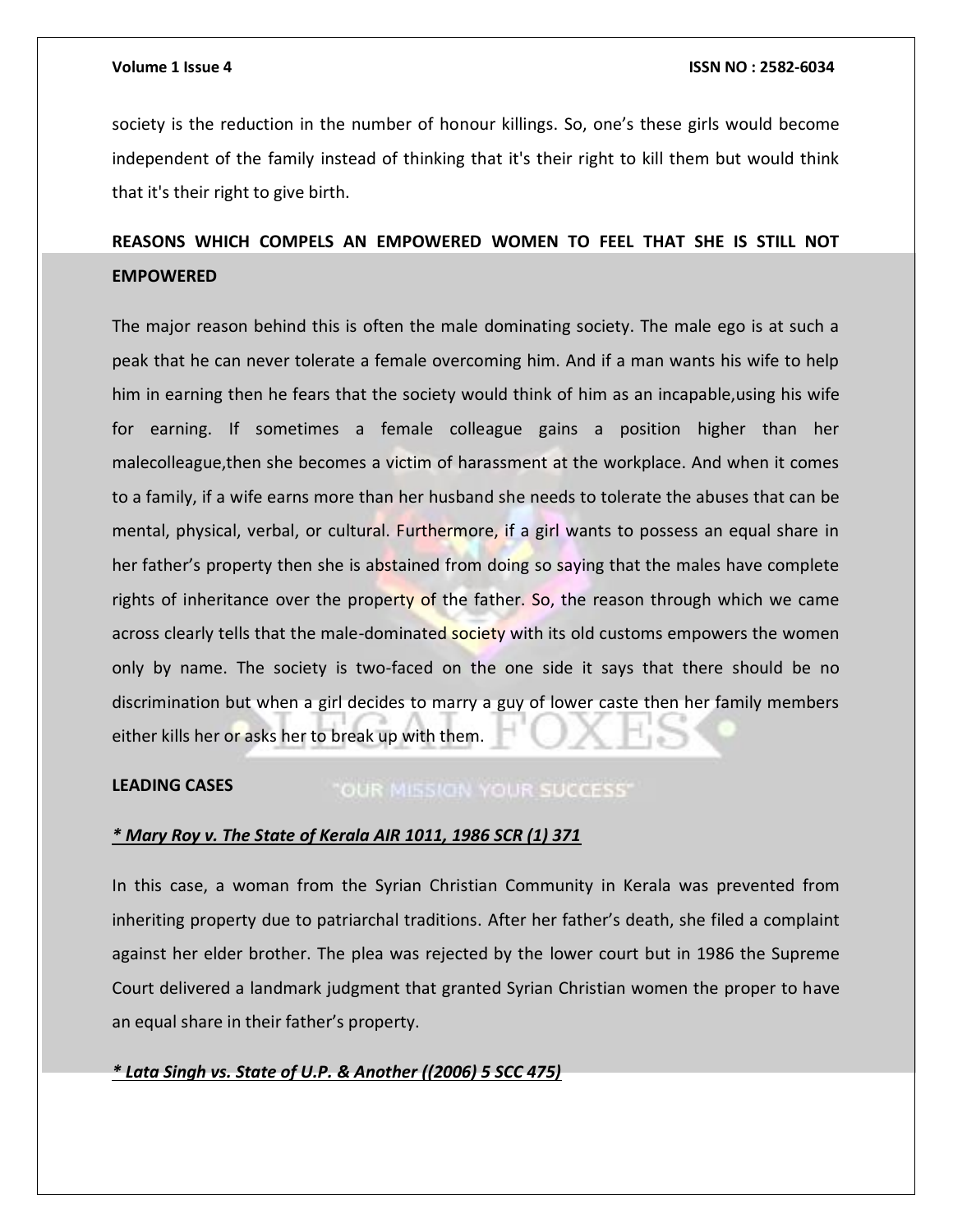### **Volume 1 Issue 4 ISSN NO : 2582-6034**

Lata Singh, an adult girl decided to marry a boy of a lower caste. Her unhappy brother filed a missing complaint, and alleged Lata had been abducted. As a result, three people from her husband's family were arrested. To get the charges dropped, Lata Singh filed a petition which resulted in the landmark judgment by the Supreme Court that allowed an adult woman the right to marry or live with anyone of her choice. The court further ordered that the police should initiate criminal action against people who commit violence against those who decide on inter-religious marriages.

### **MEASURES**

• To overcome such cases, The Parliament of India has enacted various bills and acts and the rights which empower women are defined in the constitution of India. Moreover, the government has set up specialized bodies that give an update to the government on all women related issues.

## **Constitutional Privilege**

- **Article 14 –** equality before law. The state shall not deny to a person equality before law.
- **Article 15-**prohibits discrimination on grounds of religion, race, caste, sex or place of birth**.**
- **Article 16-** equality of opportunity in matters of public employment**.**
- **Article 19(1) (g) -** all citizens shall have right to practice any profession, or to carry on any occupation, trade or business.
- **Article 21-** states protection of life and personal liberty.
- **Article 39(a)**  defines that the citizens, men and women equally have the right to an adequate livelihood.
- **Article 39(d)-**that there's equal pay for equal work for both men and ladies**.**
- **Article 42-** states for just and humane conditions of labor and maternity life.
- **Article 51A(e)-** to renounce practices derogatory to the dignity of women.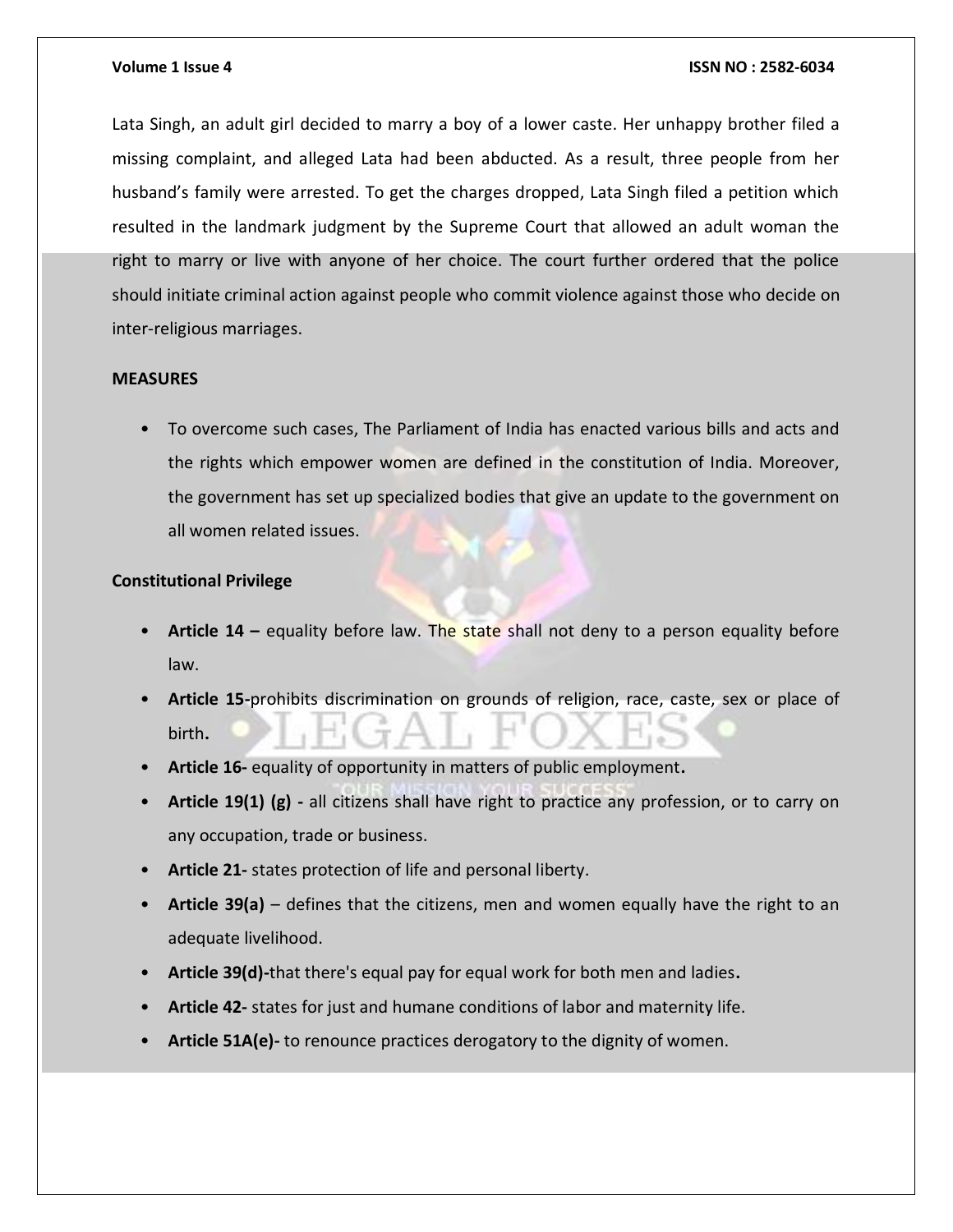### **Legal Provisions**

The following are some acts and bills enacted by parliament to assist women in attaining her rights.

- Sexual harassment of women at work place act, 2013- This act was enacted in order to provide safe working environment.
- Daughter's right in Hindu Succession act, 2005 This act was enacted to provide daughters equal right to coparceners.
- Protection of women from domestic violent act, 2005.
- The National Commission for women act,1990 government has setup a body that takes suo motto notice of matters relating to deprivation of women rights.

### **Initiatives undertaken By the Government**

**1.Mahila E-haat –** It is a kind of Digital India initiative which is made to support women entrepreneurs to showcase their products and services.

**2. BetiPadhaoBetiBachao-** "BetiPadhaoBetiBachao" to bring women adequate to men. Through this campaign, the females are educated about their rights and it aims to generate awareness to improve the efficiency of welfare services intended for girls in India.

**3. One-Stop Centre Scheme -** This scheme was started with a nirbhaya friend to provide legal and medical help along with shelter to victims of violence under one roof integrated with 24 – Hour helpline.

**4. Working women Hostels –** These hostels are set up in areas where working women exist to provide safe daycare facilities for their kids.

**5. SwadharGreh –** It was the scheme started by the union ministry of women and child development for the rehabilitation of women in difficult circumstances.

**6.STEP**– The Support to Training and Employment Programme forWomen (STEP) Scheme aims to provide skills that make a woman self-employed.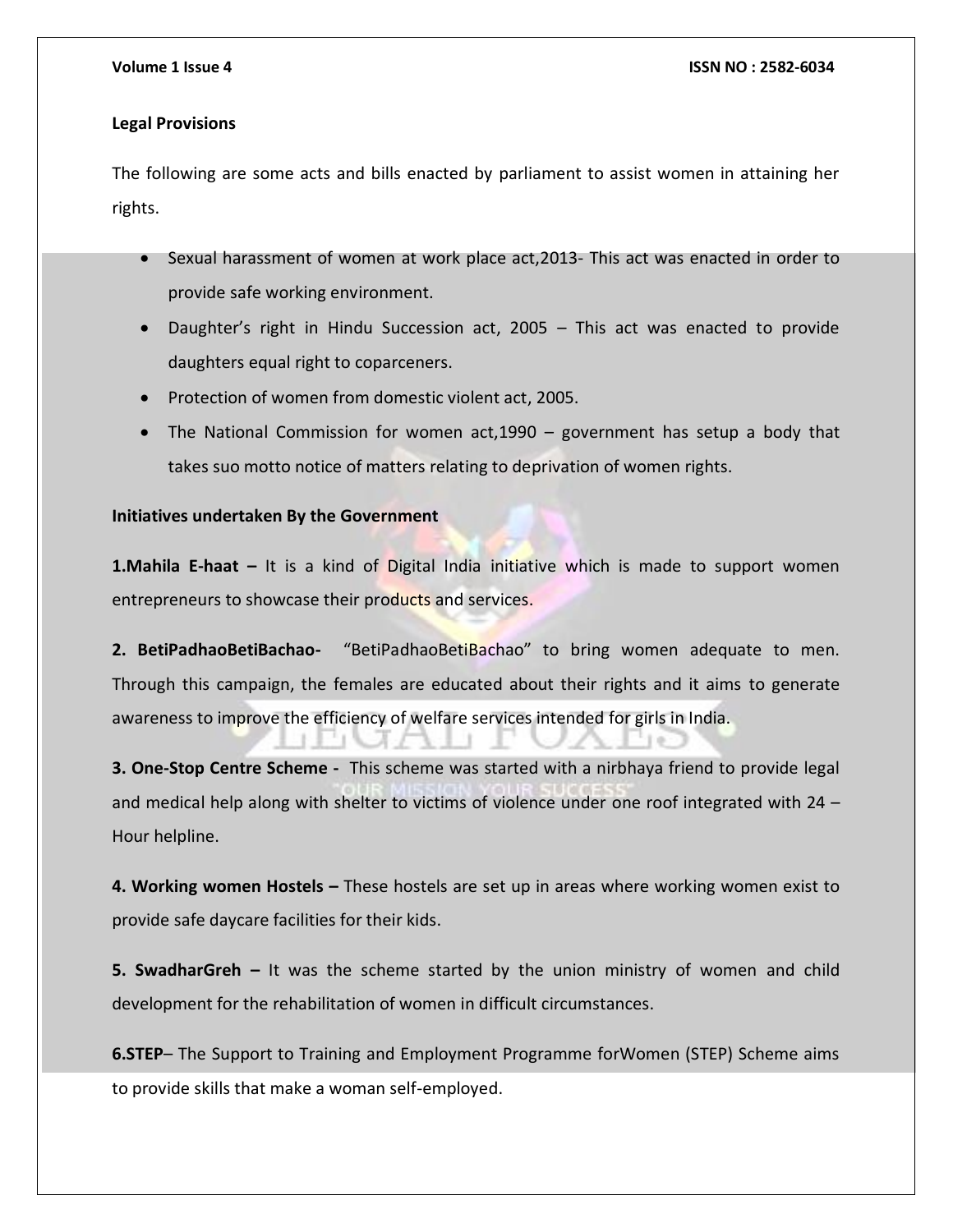**7. PMKVY Yojana –** The objective of this scheme is to provide industry-based skill training to the majority of the populace so that they can start their own small scale business. Through this women can experience secure and better livelihood.

### **HOW TO SECURE THEIR RIGHTS?**

Though there are various provisions made under law in the form of various acts when a woman is a victim of any of the crime that restraints her liberty and she approaches the police officials for help then she is asked to take compensation for such offenses. Especially in those cases when the accused background is from a political party. In such cases, the police cops accept bribes and do not file the complaints. This makes women feel that their rights are only in name. Is it so? No, the rights of the women are not only in the name they can be achieved through many other ways. Many alternative dispute resolution bodies have been set up to assist women in distress. The injured party can approach women courts which are run by women-led nonprofit governmental organizations where the victim can air out their hesitation and can get their issues resolved. In case, if they approach the police and find them non-cooperative then according to section-164 of the Indian Penal Code,1860 the victim can complain before the local magistrate who will direct the police to work. And in case if the fundamental rights are violated then the injured party can directly approach the supreme court under article 32 and the high court under article 226 of the Constitution of India, 1949.

### **CONCLUSION** "OUR MISSION YOUR SUCCESS"

The government has taken various initiatives, but the purpose for which these schemes are launched is still not fulfilled. The females who are caged inside the four walls of their house are still incapable of gaining these skills. There are many villages where these schemes have still not reached. And the places where these are launched the agents who are running those institutions misguide the public or sometimes they ask for a bribe. It is not only the duty of the government and society to change and empower women. As empowerment begins from womenitself. If a woman starts to feel empowered and tries to fight with the obstacles of her way to success then she needs no one else to make her feel empowered. A woman is the role model for a guy who wants to learn the management of the house. If she can manage the